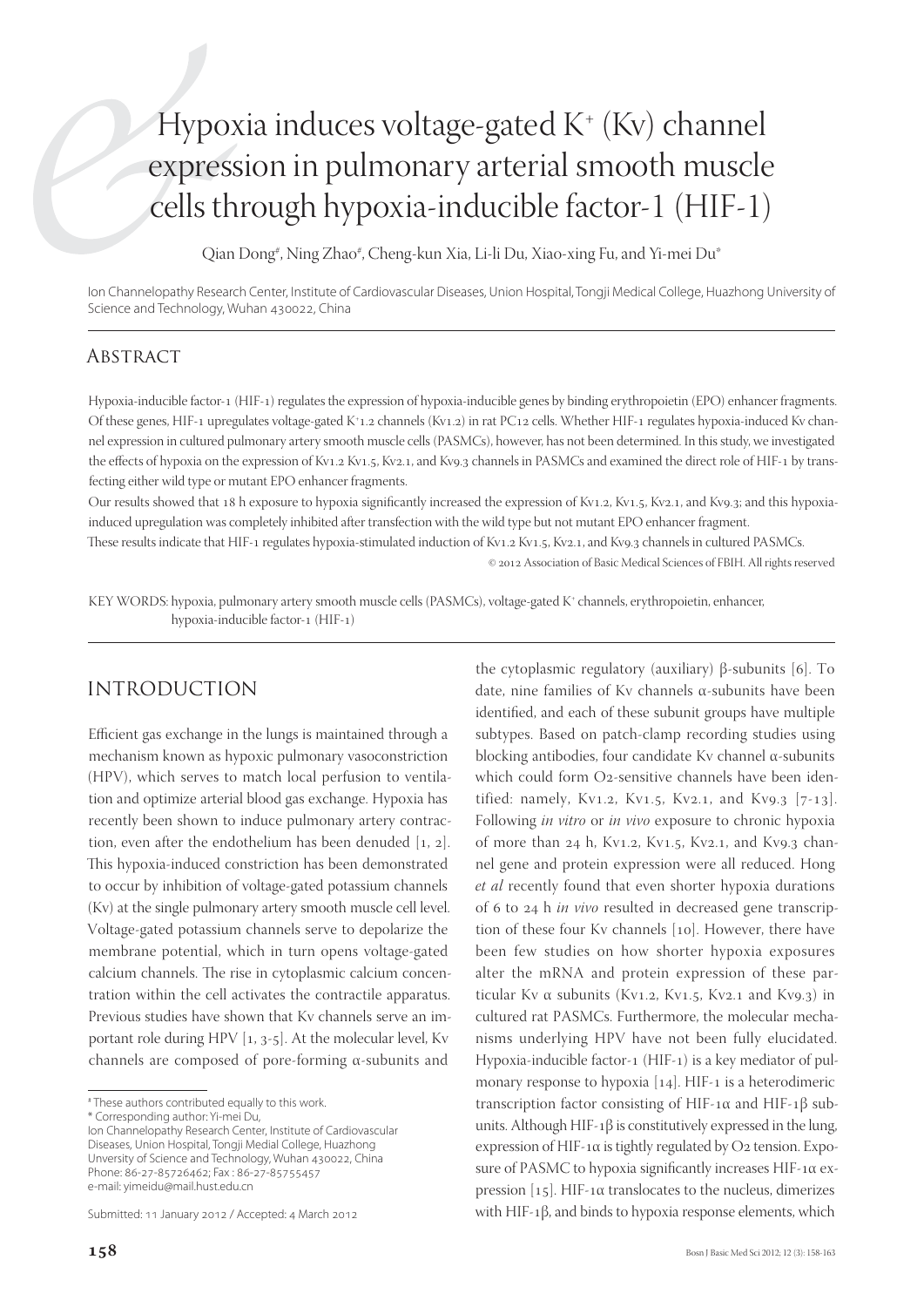contain the erythropoietin (EPO) gene enhancer  $[16, 17]$ . HIF-1 recognizes an 8 bp DNA motif 5' TACGTGCT-3' in the EPO enhancer, but not to a mutated sequence containing a 3' nucleotide substitution that eliminates the enhancer function  $[18, 19]$ . Hypoxia signal transduction depends to some extent on hypoxia-activated HIF-1 binding to the EPO enhancer or a similar sequence  $[16, 17]$ . Thus, we hypothesized that HIF-1 may be involved in the hypoxia-induced oxygen-sensitive Kv channel expression. The aim of the current research was to investigate the effects of hypoxia on the gene and protein expression of Kv1.2, Kv1.5, Kv2.1, Kv9.3 channels in rat PASMCs, using RT-PCR and immunoblotting. Transient transfection with either wild or mutant  $EPO_3'$ -enhancer fragments was used to determine the role of HIF and reveal HPV-dependent molecular mechanisms.

## MATERIALS AND METHODS

*Cell culture and hypoxia exposure*. Primary cultured PASMCs were prepared from  $24$  male Sprague-Dawley rats (125- $250$  g) as described previously  $[20]$ . Our animal protocol was approved by the Institutional Animal Care and Use Committee of the Huazhong University of Science and Technology, Tongji Medical School and conforms to current guidelines from the National Institutes of Health and the American Physiological Society for the use and care of laboratory animals. Briefly, the rats were anesthetized with urethane, and the heart and the lungs were removed rapidly and immediately placed in ice-cold D-Hanks solution. The intrapulmonary arteries  $(4<sup>th</sup>-6<sup>th</sup>$  divisions) were dissected free of adventitia and the endothelium was removed with a cotton swab. The remaining smooth muscle was first digested in  $1 \text{ mg/ml}$  collagenase (Worthington Biochemical Company) for  $1$  to  $1.5$  hours and then in 2.5 mg/ml trypsin (Worthington Biochemical Company) for 8 min at  $37^{\circ}$ C. DMEM/10% fetal bovine serum (FBS) was added to the solution to stop digestion. Cells were incubated in a humidified atmosphere of 5%  $CO<sub>2</sub>$  in air at 37°C for 3 to 7 days and fed twice weekly with  $DMEM/20\%$  FBS supplemented with  $100$  U/ml penicillin, and 100 μg/ml streptomycin (BioFluids, Camarillo, CA). The primary cultured PASMCs were subcultured at a 1:1 ratio. Passages two to four were used in this study. Twenty four hours before the experiments, the media was replaced with DMEM-0.3% FBS supplemented with 100 U/ml penicillin, and 100 μg/ml streptomycin in order to stop cell proliferation. The purity of the PASMCs in the primary cultures was confirmed by immunocytochemistry using a specific monoclonal antibody raised against smooth muscle α-actin. All the cells reacted with this antibody, in-

dicating that the cultures contained only PASMCs. For hypoxic incubations, plates were transferred to an oxygen-regulated incubator containing a mixture of  $92.5\%$  N<sub>2</sub>,  $5\%$  CO<sub>2</sub>, and  $2.5\%$  O<sub>2</sub> (partial pressure of oxygen  $4.6$ -6.0 kPa) for 18 h. Control (normoxic) plates were cultured in  $74\%$  N<sub>2</sub>,  $5\%$  CO<sub>2</sub>, and  $21\%$  O<sub>2</sub>. There were no significant changes in pH values of the culture media or in cell viability following 18 h incubation under either normoxic or hypoxic conditions. *Transfection.* PASMCs were transiently transfected with Epo enhancer fragments cloned into pRL-SV40 by Lipofectamine method according to manufacturer's protocol(Gibco BRL, Gaithersburg, MD). The EPO enhancer fragments were designed as follows: wild fragments (W<sub>18</sub>) were: 5'-agcttGCCCTACGTGCTGTCTCAg-3' (forward) and 3'-aCGGGATGCACGACAGAGTCttaa- $5'$  (reverse), and the mutant fragments (M18) were: '-agcttGCCCTAAAAGCTGTCTCAg-' (forward) and 3'-aCGGGATTTTCGACAGAGTCttaa-5' (reverse). *Preparation of total RNA.* Total RNA was obtained from quiescent passage four PASMCs using TRIzol Reagent according to the manufacturer's instructions. Isolated total RNA was dissolved in RNase-free water at  $1\mu$ g/ $\mu$ l and stored at -70°C. *Semiquantitative reverse transcription polymerase chain reaction.* RT-PCR was performed with TaKaRa RNA PCR Kit Ver.2.1 according to manufacturer's instructions (TaKaRa Biotechnology, Co., Ltd. Dalian, China). The sense and antisense PCR oligonuleotide primers (Table 1) for cDNA amplification were specifically designed from coding regions of specific Kv channels as described previously  $[21]$ .

**TABLE 1.** Oligonucleotide sequences of the primers used for RT-PCR

| Gene (GenBank<br>Accession No.) | Predicted<br>Size, bp | Sense/antisense                      | Location.<br>nucleotides |
|---------------------------------|-----------------------|--------------------------------------|--------------------------|
| Kv1.2 (NM 012970)               | 295bp                 | 5'-TAC ATG GAG ATA<br>CAG GAG G-3'   | 1916-1934                |
|                                 |                       | 5'-ATA TTC TGT GTT<br>CTA AAT CA-3'  | 2191-2210                |
| Kv1.5 (NM 012972)               | 340bp                 | 5'-ATG CAG GGT CAC<br>TCC ATC-3'     | 311-328                  |
|                                 |                       | 5'-GGC TTC TCC TCT<br>TCC TTG-3'     | 633-650                  |
| Kv2.1 (NM 013186)               | 451bp                 | 5'-TCC AGC TTG CAT<br>TTC TCT TGA-3' | 2068-2088                |
|                                 |                       | 5'-GGG TAT GGT TCT<br>CCA GCT TGC-3' | 2498-2518                |
| Kv9.3 (AF029056)                | 568bp                 | 5'-TCC CAT CAC CAT<br>CAT CTT CAA-3' | 1205-1225                |
|                                 |                       | 5'-GCC GTA GCA ATA<br>AAT CCT TCC-3' | 1754-1774                |
| β-actin(NM<br>E031144)          | 139bp                 | 5'-ATT ACT GCC CTG<br>GCT CCT A-3'   | 1030-1048                |
|                                 |                       | 5'-CGT ACT CCT GCT<br>TGC TGA T-3'   | 1150-1168                |

All the sense and antisense primers were synthesized by the Shanghai Biological Company.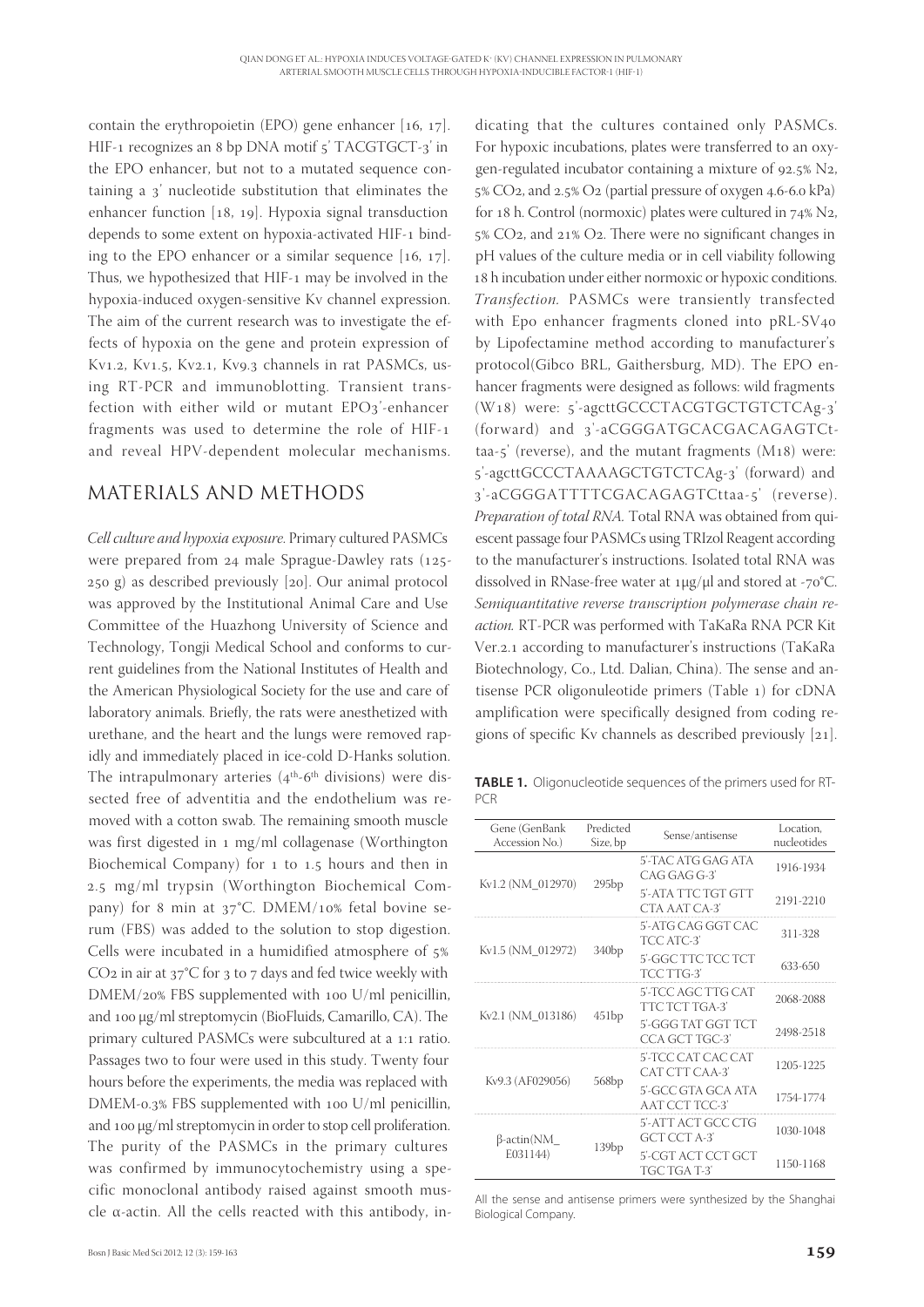The cDNA samples were amplified by denaturing at  $94^{\circ}$ C for 1 min, annealing at  $52$ - $60^{\circ}$ C for 1 min, and extending at  $72^{\circ}$ C from 20 min. After 26 cycles, the PCR products were electrophoresed through a 1.5% agarose gel, and amplified cDNA bands were visualized by ethidium bromide staining. To quantify the PCR products (the amount of mRNA) of the Kv channels, an invariant mRNA of β-actin was used as an internal control. Immediately after each experiment, the OD values for each band on the gel were measured by a gel documentation system (UVP, Uplant, CA). The OD values of Kv channel signals were normalized to the OD values of the β-actin signals. The normalized values are expressed in arbitrary units for quantitative comparison. *Protein isolation and quantification by immunoblotting.* Quiescent passage four PASMCs were washed with PBS, homogenized in M-PER buffer (Pierce company, No.78503), scraped into PBS (2 ml/dish), and centrifuged at  $13,000$  rpm for  $20$  min. Protein concentrations were determined by BCA protein assay, using BSA as a standard. For each sample, 40 μg of total protein was separated by SDS-PAGE on 8% gels. The proteins were then transferred onto nitrocellulose membrane, and the efficiency of the transfer was verified by Ponceau-S staining. The membranes were blocked with 5% nonfat dry milk and probed with affinity-purified polyclonal antibodies specific for Kv1.2, Kv1.5, and Kv2.1 (Alomone Laboratories, Jerusalem, Israel and Upstate Biotechnology, Charlottesville, VA). The membranes were washed three times and incubated with anti-rabbit or anti-mouse sheepradish peroxidase-conjugated IgG for 1 h. Enhanced chemiluminescence

(ECL; Amersham, Piscataway, NJ) was used for detection of the bound antibody. Fornormalization, all membranes were also probed with α-actin (Sigma, St. Louis, MO).

#### *Statistical analysis*

The data were expressed as mean±SEM. Intergroup comparisons are made using a factorial ANOVA with *post hoc* testing using the *Fisher* least significant differences test. A  $p<0.05$  was considered statistically significant.



FIGURE 1. HIF-1 regulates hypoxia induced Kv channels (Kv1.2 Kv1.5, Kv2.1, and Kv9.3) mRNA expression in PASMCs. PCR amplified products are displayed in agarose gel for Kv1.2 (295 bp, A), Kv1.5 (340bp, B), Kv2.1 (451bp, C), Kv9.3 (568 bp, D) and β-actin (139 bp- A, B, C, and D). N, exposure to normoxia for 18 h; H, exposure to hypoxia for 18 h; W, exposed to hypoxia for 18 h after transfection with wildtype EPO-enhancer fragments; M, exposed to hypoxia for 18 h after transfection with mutant-type EPO-enhancer fragments. Right Panels, Data were normalized to the amount of β-actin. Values are presented as mean±SEM (experiments were independently repeated 5-6 times). \**p*<0.05 compared with N group; #*p*<0.05 compared to the hypoxia group.

### RESULTS

Total RNA was extracted from passage 2-4 rat PASMCs incubated under normoxia or hypoxia for 18 h. Gene transcription (mRNA levels) of Kv channel α subunits (Kv1.2, Kv1.5, Kv2.1, and Kv9.3) were examined, and the β-actin mRNA level was used as control. The mRNA levels of Kv1.2, Kv1.5, Kv2.1, and Kv9.3 were significantly increased after exposure to hypoxia for 18 h (Figure  $_1$ ,  $p<0.05$  for all). To understand the role of HIF-1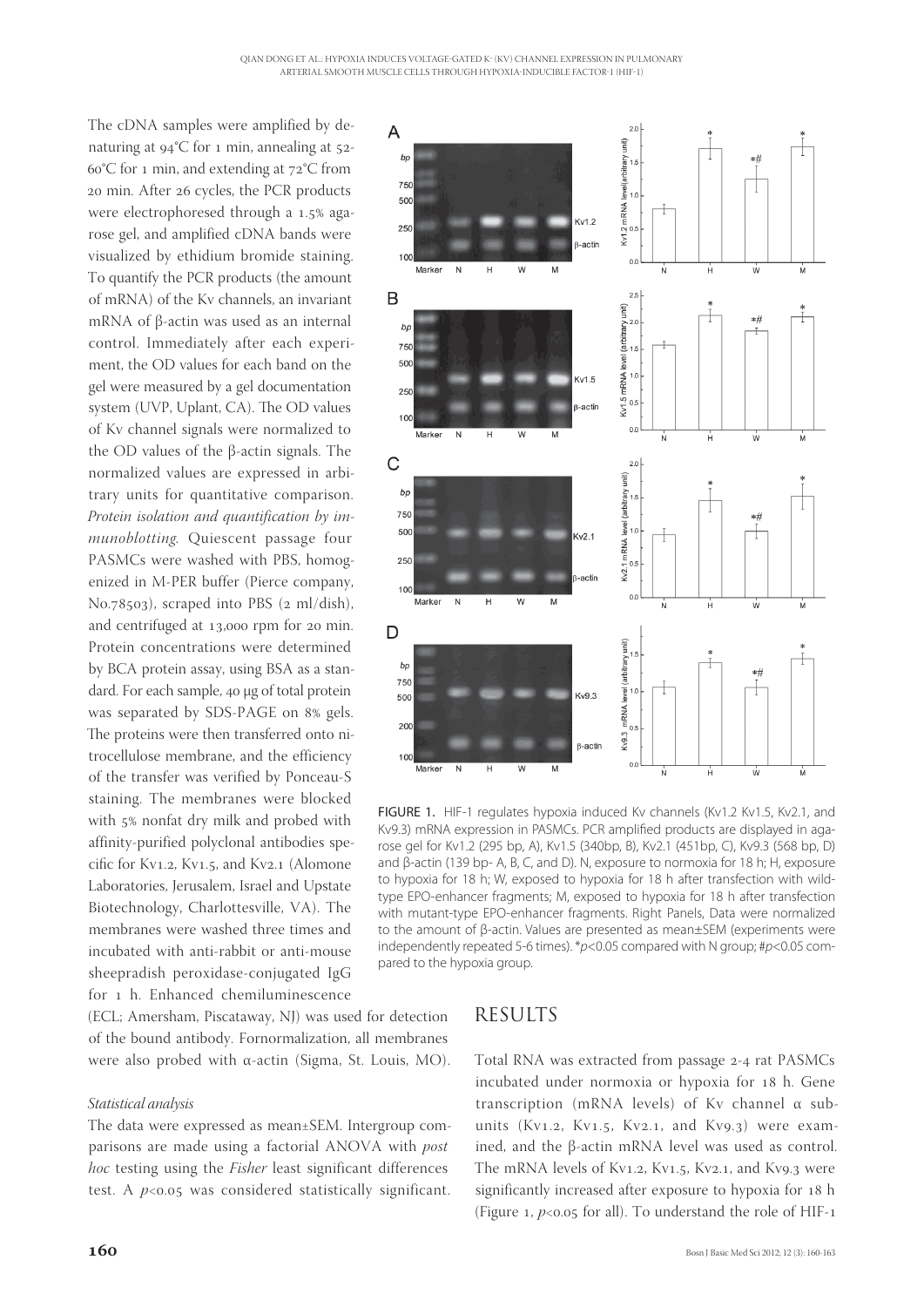

FIGURE 2. HIF-1 regulates hypoxia induced Ky channel (Ky1.2, Ky1.5, and Ky2.1) protein expression in PASMCs. Western blotting analysis of Kv1.2 (A), Kv1.5 (B) and Kv2.1 (C) channel proteins. Immunoblots of rat PASMCs proteins were incubated with affinity-purified anti-Kv1.2 (A), anti-Kv1.5 (B), antiKv2.1 (C), and anti-α-actin (A, B, and C) N, exposure to normoxia for 18 h; H, exposure to hypoxia for 18 h; W, exposed to hypoxia for 18 h after transfection with wild-type EPO-enhancer fragments; M, exposed to hypoxia for 18 h after transfection with mutant EPO-enhancer fragments. Right Panels, Data were normalized to the amount of α-actin. Values are presented as mean±SEM (experiments were independently repeated 5-6 times). \**p*<0.05 compared to the normoxia group; and #*p*<0.05 compared to the hypoxia group.

in hypoxia induced stimulation of  $K^*$  channel gene expression, we examined Kv1.2, Kv1.5, Kv2.1, and Kv9.3 mRNA expression in rat PASMCs transfected with either wild type or mutant EPO-enhancer fragments and exposed to hypoxia. Transfection with the wild type EPO-enhancer fragment completely blocked the hypoxia-induced increase in Kv1.2, Kv1.5, Kv2.1, and Kv9.3 mRNA expression. In contrast, transfection with the mutant EPO-enhancer fragment did not affect hypoxia-induced increase in Kv1.2 Kv1.5, Kv2.1, and Kv9.3 mRNA expression (Figure 1). Immunoblotting was used to compare protein levels of the

channels in PASMCs incubated under normoxia or hypoxia. Since the Kv9.3 antibody was not available, only Kv1.2, Kv1.5, and Kv2.1 protein levels were examined. The α-actin protein level was used as control. Kv1.2, Kv1.5, and Kv2.1 channel protein levels were increased significantly after 18 h of hypoxia, while the protein level of α-actin was unchanged (Figure 2). Transfection with the wild type EPO-enhancer fragment inhibited the hypoxia-induced upregulation of Kv1.2, Kv1.5, and Kv2.1 protein expression. In contrast, transfection with the mutant EPO-enhancer fragment did not affect hypoxia-induced enhancement in Kv1.2, Kv1.5, and Kv2.1 protein expression (Figure 2).

#### DISCUSSION

The goals of this study were to evaluate the effects of hypoxia on Kv α subunit expression in PASMCs and to determine the role of the EPO enhancer element on Kv α subunit gene and protein levels. The major findings of this study were that: (a) 18 h hypoxia exposure increased the expression of PASMC Kv $\alpha$  subunits (Kv1.2, Kv1.5, Kv2.1, and Kv9.3) at the transcriptional level; (b) protein expression of  $Kv1.2$ , Kv1.5, and Kv2.1 channels were significantly increased after  $18$  h hypoxia and  $(c)$ the effects of 18 h hypoxia were completely blocked following transfection with wild type but not mutant EPO-enhancer fragment. Our results suggest that HIF-1 regulates hypoxia-induced expression of  $Kv1.2$ Kv1.5, Kv2.1, and Kv9.3 channels in cultured PASMCs through EPO enhancer effects. The activity of certain Kv channel subtypes has been shown to be  $O<sub>2</sub>$  sensitive. Ky chan-

nels are important determinants of vascular tone control, and the role of Kv channels have been investigated in several models of chronic hypoxia. Shortly after the first report on the effect of acute hypoxia on K<sup>+</sup> channels was published [ $22$ ], Smirnov et al. [ $23$ ] demonstrated that PASMCs of adult rats subjected to four weeks in an hypoxic environment have reduced Kv current compared with normoxic rats. It had been proposed that the observed reduction in Kv current amplitude is a result of decreased channel expression. The first evidence for down-regulation of specific Kv channel α-subunits (Kv1.2 and Kv1.5) in cultured rat PASMCs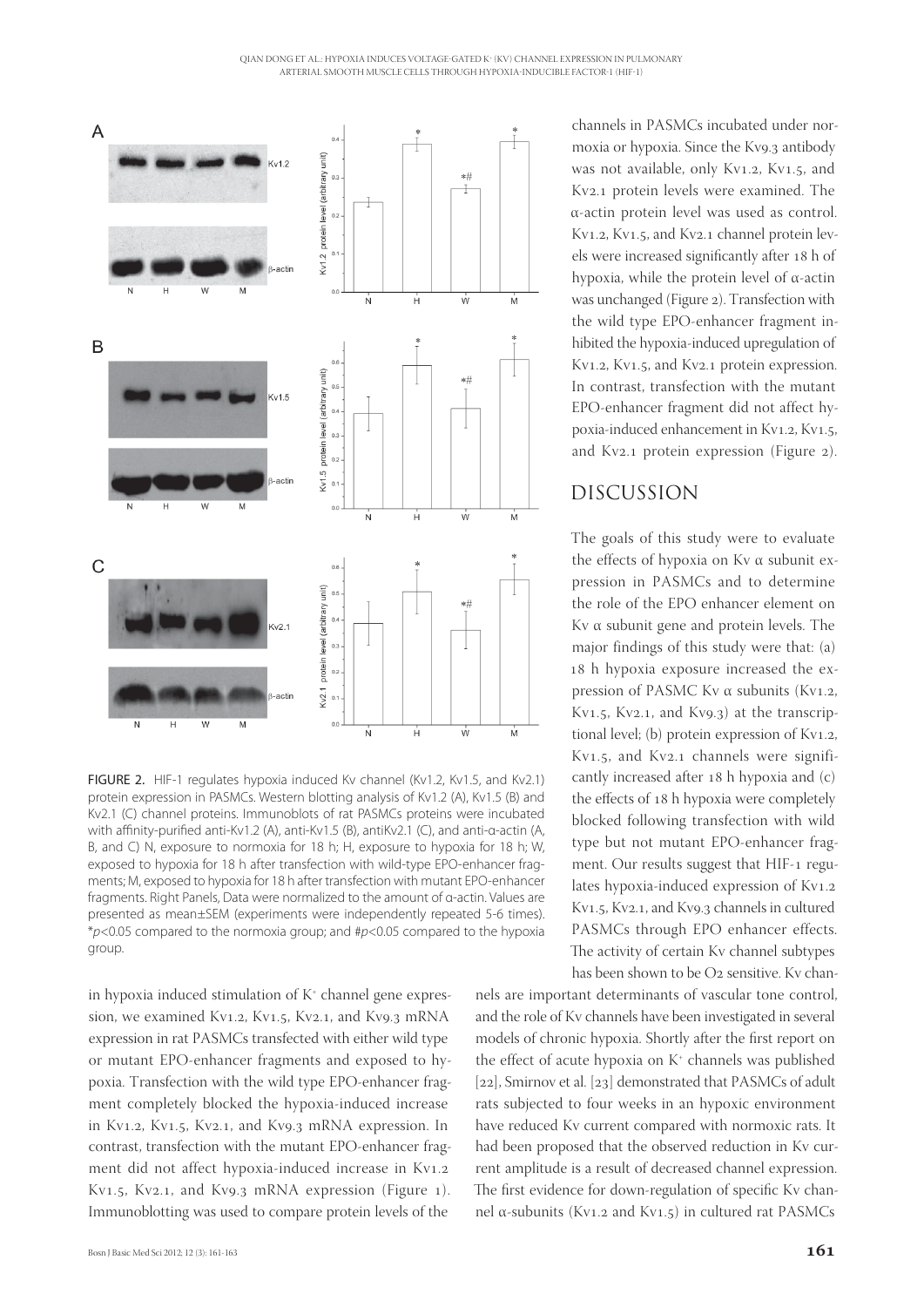under chronic hypoxia  $(24-72 h)$  was provided by Wang et al  $[24]$ . More recently, it was reported that chronic hypoxia also decreases the mRNA expression of  $Kv1.1$ ,  $Kv1.5$ ,  $Kv2.1$ , Kv4.3, and Kv9.3  $\alpha$  subunits in cultured rat PASMCs [20, 25]. Likewise, PASMCs isolated from chronically hypoxic animals also showed reduced levels of these particular channels  $[26-29]$ . However, there are no previous reports of the effects of 18 h hypoxia on mRNA and protein expression of Kv  $\alpha$  subunits (Kv1.2, Kv1.5, Kv2.1, and Kv9.3) in cultured rat PASMCs. In contrast to the results for the longer exposure times, we found that the expression of  $Kv1.2$ ,  $Kv1.5$ ,  $Kv2.1$ , and Kv9.3 channels increased at 18 h of hypoxia stimulation. A similar observation has been reported by Conforti and Millhorn  $[30]$ , who demonstrated that gene expression of Kv1.2 in cultured PC $12$  cells was significantly upregulated after  $18$ h exposure to hypoxia. Interestingly, Hong et al. [10] found that mRNA expression of Kv1.2, Kv1.5, and Kv2.1 were all significantly downregulated in freshly isolated rat PASMCs that had previously been exposed to hypobaric hypoxia for 6 h. This difference in expression levels could be attributed to diff erences in *in vivo* and *in vitro* exposure to hypoxia, to differences between cultured and freshly isolated cells, and/ or to differences between 6 and 18 h of exposure. Upregulation of Kv1.2, Kv1.5, Kv2.1, and Kv9.3 channel expression by 18 h hypoxia suggests an adaptive response following functional inhibition of Kv in response to acute hypoxia. HIF-1 is a heterodimeric transcription factor responsible for activation of many hypoxia-inducible genes including EPO and endothelin-1  $[16, 31, 32]$ . To date, most of the hypoxiainducible gene expression systems have focused on the hypoxia responsive promoters/enhancer, which harbor HIF binding sites. EPO enhancer fragments are located in the 3'-flanking region, and in combination with HIF-1, promote gene transcription  $[19, 31]$ . Since the mechanism underlying hypoxic induction of gene expression via the HIF-1 pathway has been well characterized, we hypothesized that hypoxia induced Kv1.2, Kv1.5, Kv2.1, and Kv9.3 channel gene upregulation could occur through HIF-1. To test our hypothesis, we transfected external EPO-enhancer fragments (wild-type or mutant) to test the effect of the enhancer on Kv channel expression. As reported in a previous study, the external EPO-enhancer fragments can compete with internal EPO-enhancer fragments (or similar sequences) to bind with HIF-1 in the cytoplasm and prevent HIF-1 entry into the nucleus, thereby inhibiting gene transcription  $[33]$ . The mutant EPO-enhancer fragments, with a "CGT" to "AAA" substitution in its sequence, eliminates HIF-1 binding as demonstrated by Semenza and colleagues  $[18, 19, 31]$ . The current study found that the upregulation of  $Kv1.2$ ,  $Kv1.5$ , Kv2.1, and Kv9.3 channel expression after exposure to 18 h hypoxia was completely blocked by transfection with

the wild type of EPO-enhancer fragment, but their expression was unaffected by transfection with the mutant EPOenhancer fragment. These results are in agreement with a previous study, which showed that expression of HIF-1 is required for hypoxia-induced alterations in the Kv current  $[34]$ . In a conclusion, our results demonstrate that exposure to 18 h of hypoxia upregulated the expression of Kv1.2, Kv1.5, Kv2.1, and Kv9.3 channels in PASMCs, and this increase in gene expression is regulated through a HIF-1-dependent mechanism.

# DECLARATION OF INTEREST

The authors declare no conflict of interest.

# ACKNOWLEDGEMENTS

This work was supported by the National Natural Science Foundation of China (No  $30971243$  and No  $81170164$ ) to Dr. Du. We thank Medjaden Bioscience Limited for editorial assistance in the preparation of this manuscript.

# REFERENCES

- [1] Archer S, Michelakis E. The mechanism(s) of hypoxic pulmonary vasoconstriction: potassium channels, redox O2 sensors, and controversies. News Physiol Sci 2002; 17:131-137.
- [2] Murray TR, Chen L, Marshall BE, Macarak EJ. Hypoxic contraction of cultured pulmonary vascular smooth muscle cells. Am J Respir Cell Mol Biol 1990; 3(5):457-465.
- [3] Olschewski A, Hong Z, Nelson DP, Weir EK. Graded response of  $K^*$  current, membrane potential, and  $[Ca^{2*}]$ i to hypoxia in pulmonary arterial smooth muscle. Am J Physiol Lung Cell Mol Physiol  $2002: 283(5):1143-1150.$
- [4] Bonnet S, Archer SL. Potassium channel diversity in the pulmonary arteries and pulmonary veins: implications for regulation of the pulmonary vasculature in health and during pulmonary hypertension. Pharmacol Ther 2007;  $115(1):56-69$ .
- [5] Platoshyn O, Yu Y, Ko EA, Remillard CV, Yuan JX. Heterogeneity of hypoxia-mediated decrease in  $I(K(V))$  and increase in  $[Ca^{2+}](cyt)$ in pulmonary artery smooth muscle cells. Am J Physiol Lung Cell Mol Physiol 2007; 293(2):L402-416.
- [6] Hille B. Potassium channels and chloride channels. In: Ion Channels of Excitable Membranes;3<sup>rd</sup> ed. Sunderland: Sinauer Associates Inc;  $2001$ , pp. $131 - 167$ .
- [7] Archer SL, Michelakis ED, Thébaud B, Bonnet S, Moudgil R, Wu XC. et al. A central role for oxygen-sensitive K<sup>+</sup> channels and mitochondria in the specialized oxygen-sensing system. Novartis Found Symp 2006; 272:157-171; discussion 171-175, 214-217.
- [8] Conforti L, Bodi I, Nisbet JW, Millhorn DE. O2-sensitive K<sup>+</sup> channels: role of the Kv1.2 -subunit in mediating the hypoxic response. J Physiol 2000; 524 Pt 3:783-793.
- [9] Hogg DS, Davies AR, McMurray G, Kozlowski RZ. Kv2.1 channels mediate hypoxic inhibition of I(Kv) in native pulmonary arterial smooth muscle cells of the rat. Cardiovasc Res 2002;  $55(2):349-360$ .
- [10] Hong Z, Weir EK, Nelson DP, Olschewski A. Subacute hypoxia decreases voltage-activated potassium channel expression and function in pulmonary artery myocytes. Am J Respir Cell Mol Biol 2004;  $31(3):337-343.$
- [11] Hulme JT, Coppock EA, Felipe A, Martens JR, Tamkun MM. Oxygen sensitivity of cloned voltage-gated K+ channels expressed in the pulmonary vasculature. Circ Res 1999;  $85(6):489-497$ .